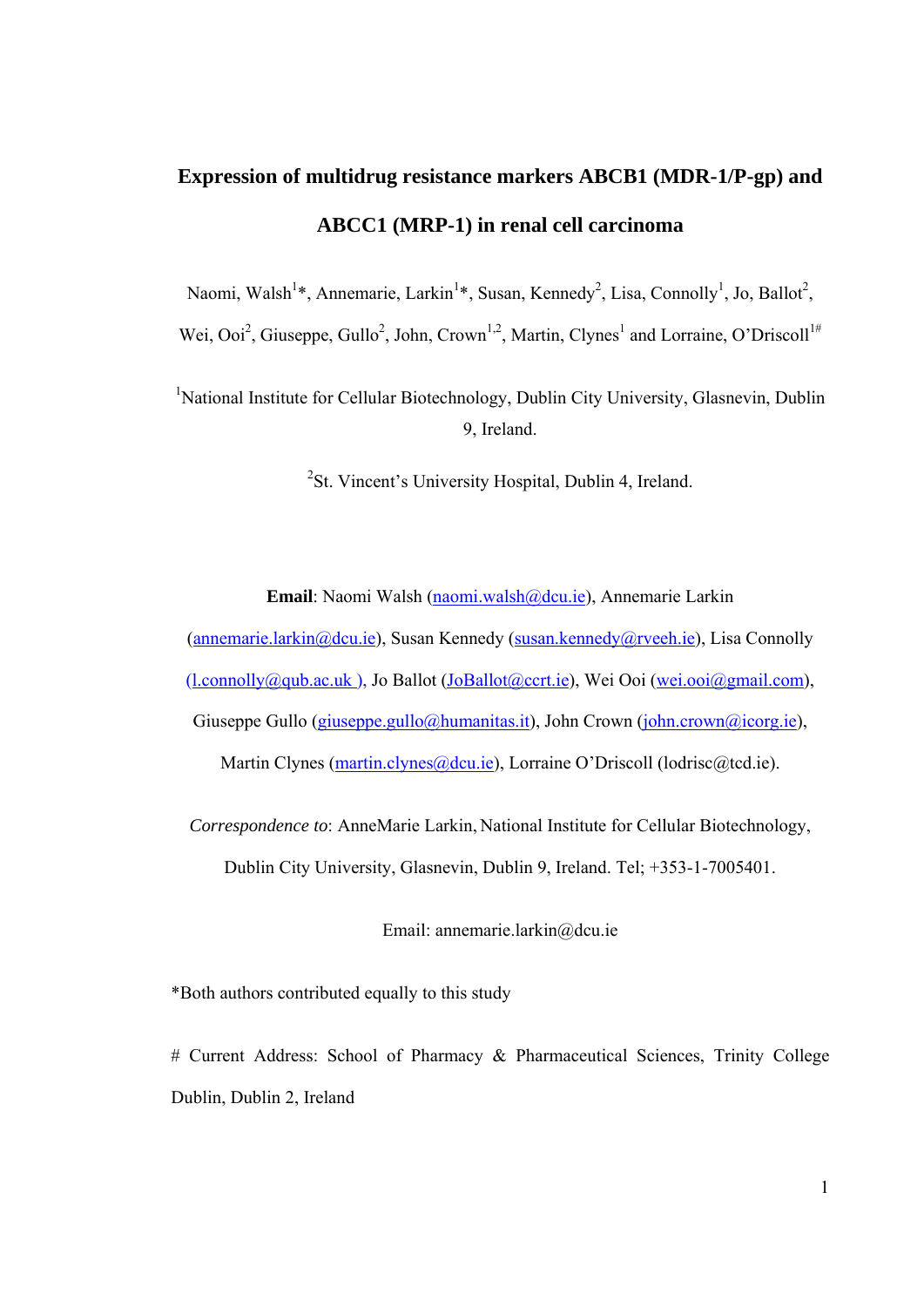# **ABSTRACT**

**Background:** Renal cell carcinoma patients respond poorly to conventional chemotherapy, this unresponsiveness may be attributable to multidrug resistance (MDR). The mechanisms of MDR in renal cancer are not fully understood and the specific contribution of ABC transporter proteins which have been implicated in the chemoresistance of various cancers has not been fully defined in this disease.

**Methods:** In this retrospective study the expression of two of these transporter efflux pumps, namely MDR-1 P-gp (ABCB1) and MRP-1 (ABCC1) were studied by immunohistochemistry in archival material from 95 renal cell carcinoma patients.

**Results:** In the first study investigating MDR-1 P-gp *and* MRP-1 protein expression patterns in renal cell carcinoma patients, high levels of expression of both efflux pumps are observed with 100% of tumours studied showing MDR-1 P-gp *and* MRP-1 positivity.

**Conclusion:** Although these findings do not prove a causal role, the high frequency of tumours expressing these efflux pumps suggests that they may be important contributors to the chemoresistance of this tumour type.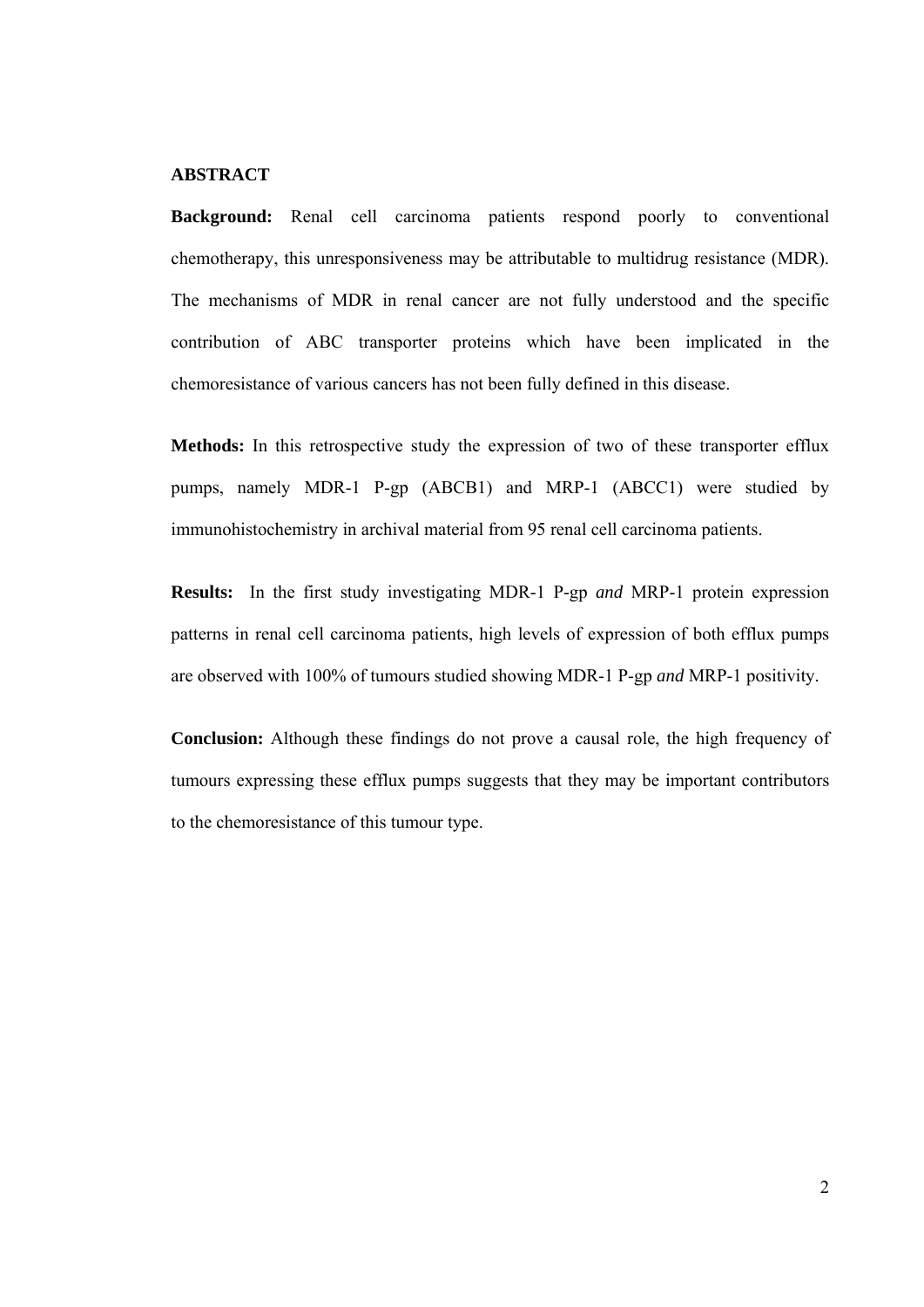#### **Background**

Kidney cancer accounts for approximately  $2\%$  of all adult cancers. It is the  $7<sup>th</sup>$  leading cause of cancer in the US with an estimated incidence of approximately 51,000 new cancer cases per year in 2007 [1]. Renal cell carcinoma (RCC) is the most common tumour arising from the cells in the lining of tubules in the kidney [2]. At the time of diagnosis, 30% of patients will have metastatic or unresectable disease, and the 2-year overall survival of this cohort is <10% [3]. The incidence of kidney cancer is rising; it is 2 times more common in men than women. Risk factors include obesity [4], smoking [5] and hypertension [6].

RCC is a chemoresistant tumour usually exhibiting only a marginal response. Radiotherapy and chemotherapy are generally ineffective in the treatment of advanced renal tumours [7, 8]. The intrinsic occurrence of multidrug resistance (MDR) modulates the resistance of tumours to a wide variety of and structurally distinct chemotherapeutic drugs through the expression of drug efflux pumps [9]. Two of the most widely studied efflux pumps, MDR-1 P-gp/ P-170, the gene product of MDR-1 (ABCB1) and MRP-1 (ABCC1) which encodes a 190 kDa membrane protein have both been demonstrated to pump a wide variety of the most commonly used cancer drugs out of tumour cells. Their over expression correlates broadly with drug resistance in many different forms of cancer including pancreatic cancer [10], lung cancer [11], breast cancer [12] and glioma [13]. The relative contributions and causative role, if any, of MDR associated protein efflux pumps in renal carcinoma have not been fully elucidated.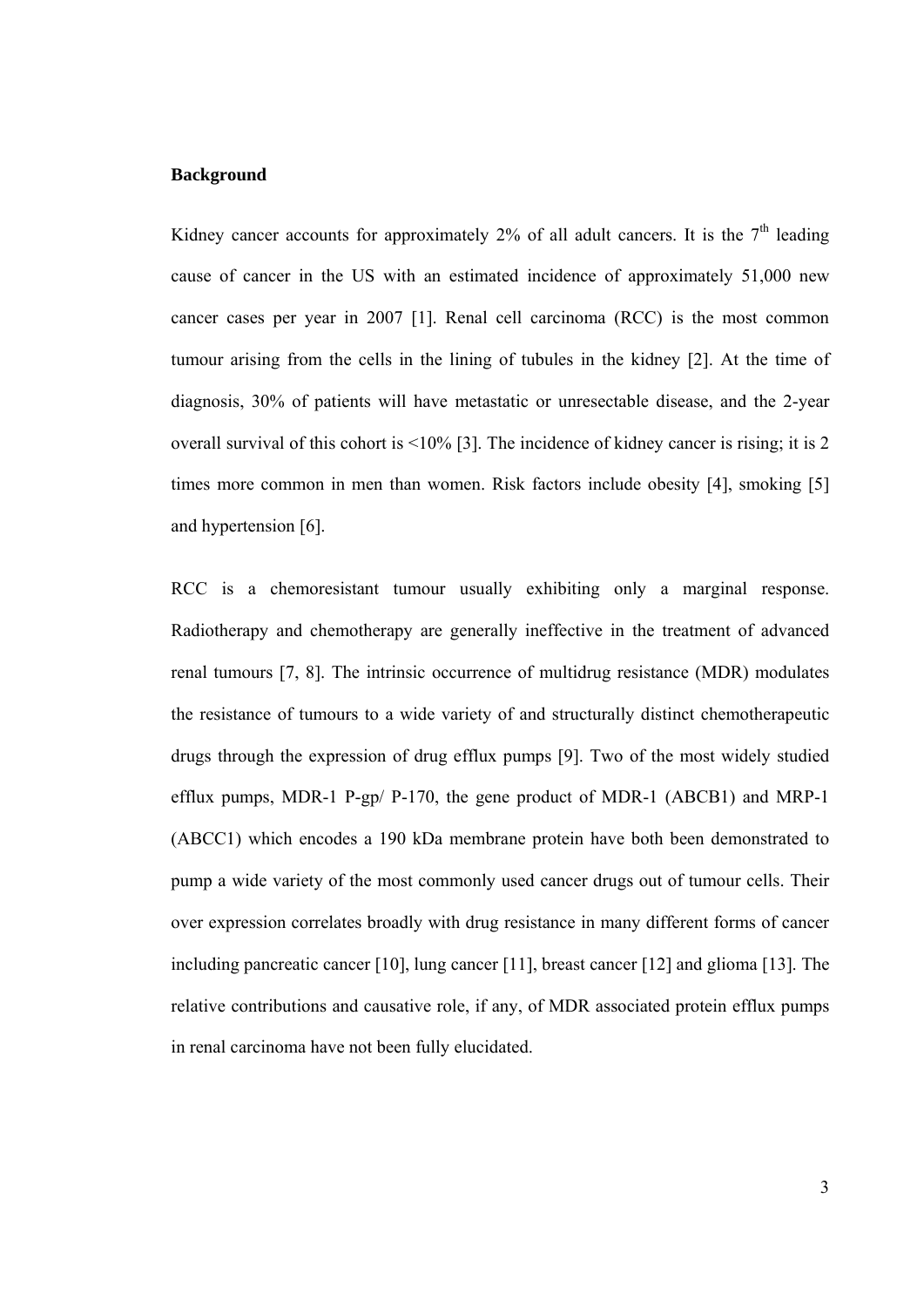Studies detailing the prevalence and contribution of MDR-1 P-gp in RCC are conflicting. MDR-1 P-gp expression has been reported widely in untreated renal carcinomas [14, 15]. It does appear that intrinsic drug resistance exists in many renal RCC and it is associated, at least in part, with increased expression of MDR-1 P-gp. However, the exact prognostic significance of this expression remains unclear with conflicting results described. Longer progression free survival has been observed in patients with none or very few MDR-1 Pgp positive tumour cells compared to patients with a larger proportion of MDR-1 Pgp positive tumour cells [16, 17]; however higher MDR-1 expression has been associated with a better outcome also [18, 19]. Expression of MDR-1 P-gp has been shown to correlate with a well differentiated tumour phenotype in renal carcinoma [18, 20, 21]. Higher MDR-1 gene expression has been observed in RCCs that have metastasised/ invaded through the renal capsule compared to early stage non invasive tumours [20, 22].

Studies addressing the contribution, if any, of the MRP-1 efflux pump and its gene product in this disease are limited. MRP-1, like MDR-1 P-gp is highly expressed in normal kidney. MRP-1 gene over expression has been observed in renal carcinomas, this expression does not appear to correlate with grade/clinical stage in this disease [19, 23]. To our knowledge, there have been no reported studies looking at MRP-1 protein expression in RCC.

In this study, we evaluate the expression of MDR efflux pumps, MDR-1 P-gp and MRP-1, using immunhistochemical analysis, in 95 RCCs, to investigate the relative contributions of these efflux pumps in this disease.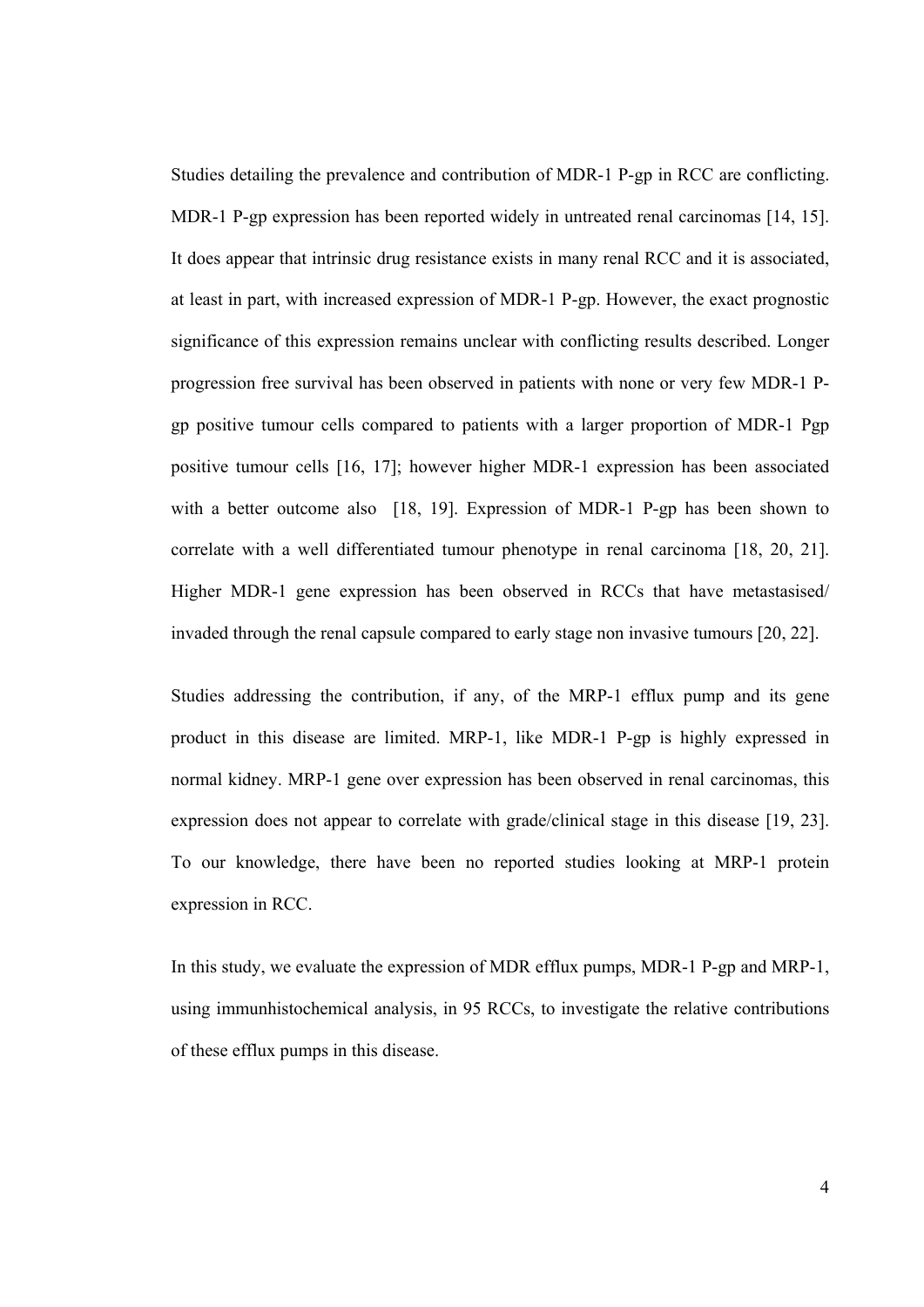#### **Methods**

#### *Patients*

The patient group consisted of 95 consenting patients diagnosed with primary renal cell carcinomas. All patients were treated at St. Vincent's University Hospital (SVUH), Dublin between 1999 and 2003. Approval to conduct this study was granted by the SVUH Ethics Committee. Pathological material was examined on each case by SK. Formalin-fixed paraffin-embedded material was available for all patients. Representative 4-µm sections of tissue blocks were cut using a microtome, mounted onto poly-l-lysine coated slides and dried overnight at 37 °C. Slides were stored at room temperature until required. Clinicopathological features, where available were compiled for relevant patients.

### *Immunohistochemistry*

Immunohistochemical studies were performed on formalin fixed paraffin embedded renal carcinomas as described previously [12]; using anti-MDR-1 P-gp (antibody MDR-1,  $6/1C$ ; National Institute for Cellular Biotechnology [24]: ascites diluted 1:40) and anti-MRP-1 (antibody PA28(6), neat supernatant, National Institute for Cellular Biotechnology [25]). Positive control tissues (normal kidney and lung tissue) and negative control specimens in which primary antibody was replaced by  $1XTBS/0.05\%$  Tween 20 were included in all experiments.

## *Immunohistochemical scoring*

MDR-1 P-gp and MRP-1 immunohistochemical staining was evaluated semiquantitatively, according to the percentage of cells showing specific immunoreactivity and the intensity of this immunoreactivity. Scoring involved evaluation of at least 5 fields of view per slide, by two independent observers. In the case of both MDR-1 P-gp and MRP-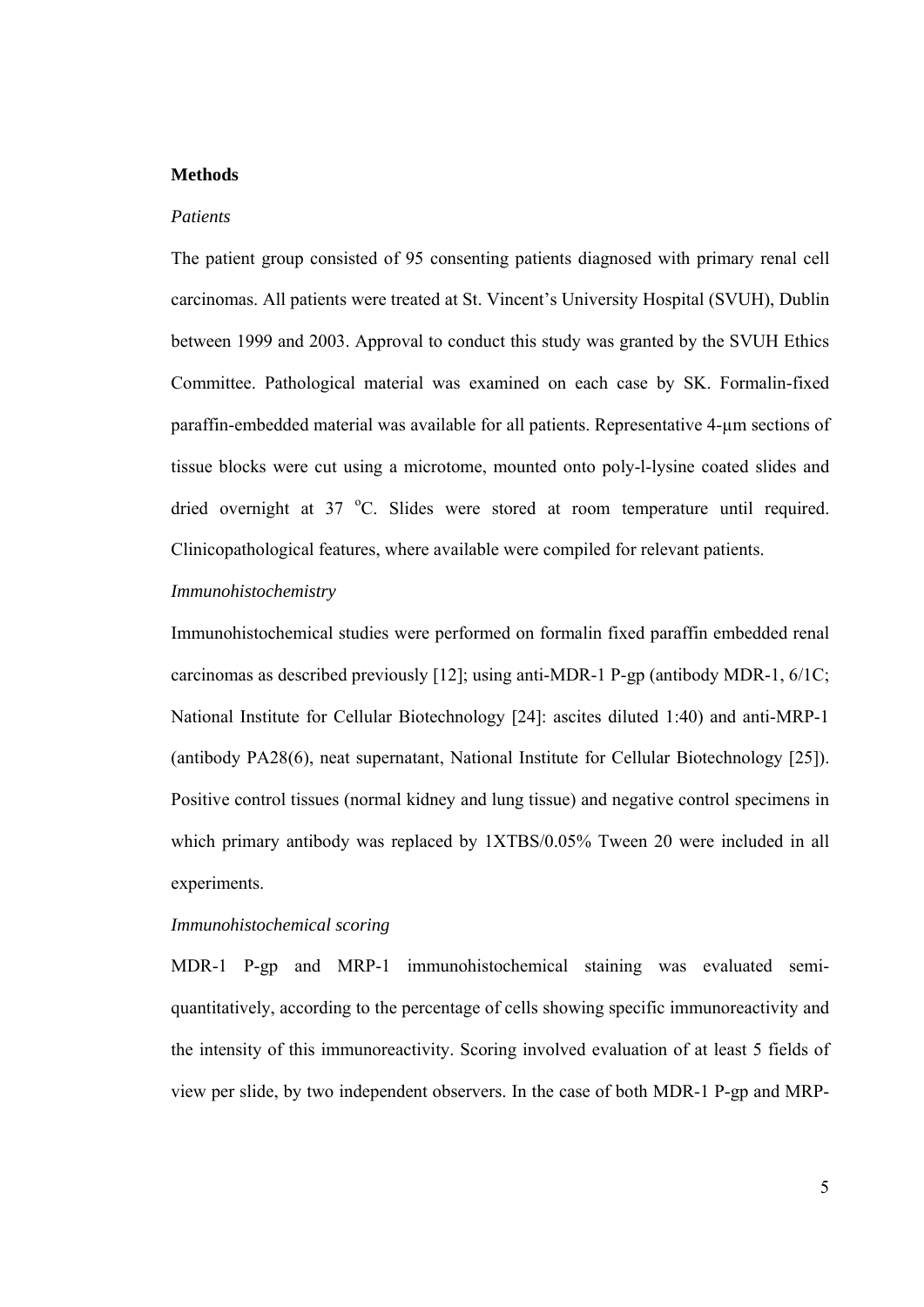1, membrane *and* cytoplasmic staining was scored as positive or negative. A semiquantitative measurement was used in which overall positivity of the tumour was assessed and a score of 1+ was given where up to 25% of cells showed MDR-1 P-gp/ MRP-1 positive staining; a score of  $2+$  was given where  $\geq 25\%$  but < 50% of cells showed MDR-1 P-gp/MRP-1 positive staining; a score of  $3+$ , where  $\geq 50\%$  but <75% of cells showed positive staining and a score of 4+, where  $\geq$  75% of cells showed positive staining. For assessment of both MDR-1/P-gp and MRP-1 protein, the intensity of immunoreactivity was scored as 1 (weak), 2 (moderate), or 3 (strong) as outlined in table 1.

## **Results**

#### **MDR-1/P-gp expression**

The immunohistochemical analysis revealed that of the 95 cases, MDR-1 P-gp specific staining was observed weakly positive in 22% (21/95), moderate staining was observed in 40% (38/95) and strong staining in 38% (36/95) of RCCs analysed. Figure 1 (A) shows a representative MDR-1 P-gp positive tumour where intense MDR-1 P-gp positivity is observed (score of 4+3) and (B) MDR-1 P-gp positive tumour with moderate staining intensity (score of  $2+2$ ). Specific staining was localised to the cell membrane and cytoplasm. The majority of tumours had between 50-75% positive staining for MDR-1 Pgp, associated with an intermediate  $(+2)$  intensity positive staining  $(3+2)$ . 76% of tumours (72/95) showed MDR-1 P-gp staining in 50% or more of tumour cells. As outlined in Table 2, the distribution of MDR-1 P-gp expression was analysed by percentage staining, age, gender, tumour size, tumour grade and nodal status (if known). Of the 95 MDR-1 Pgp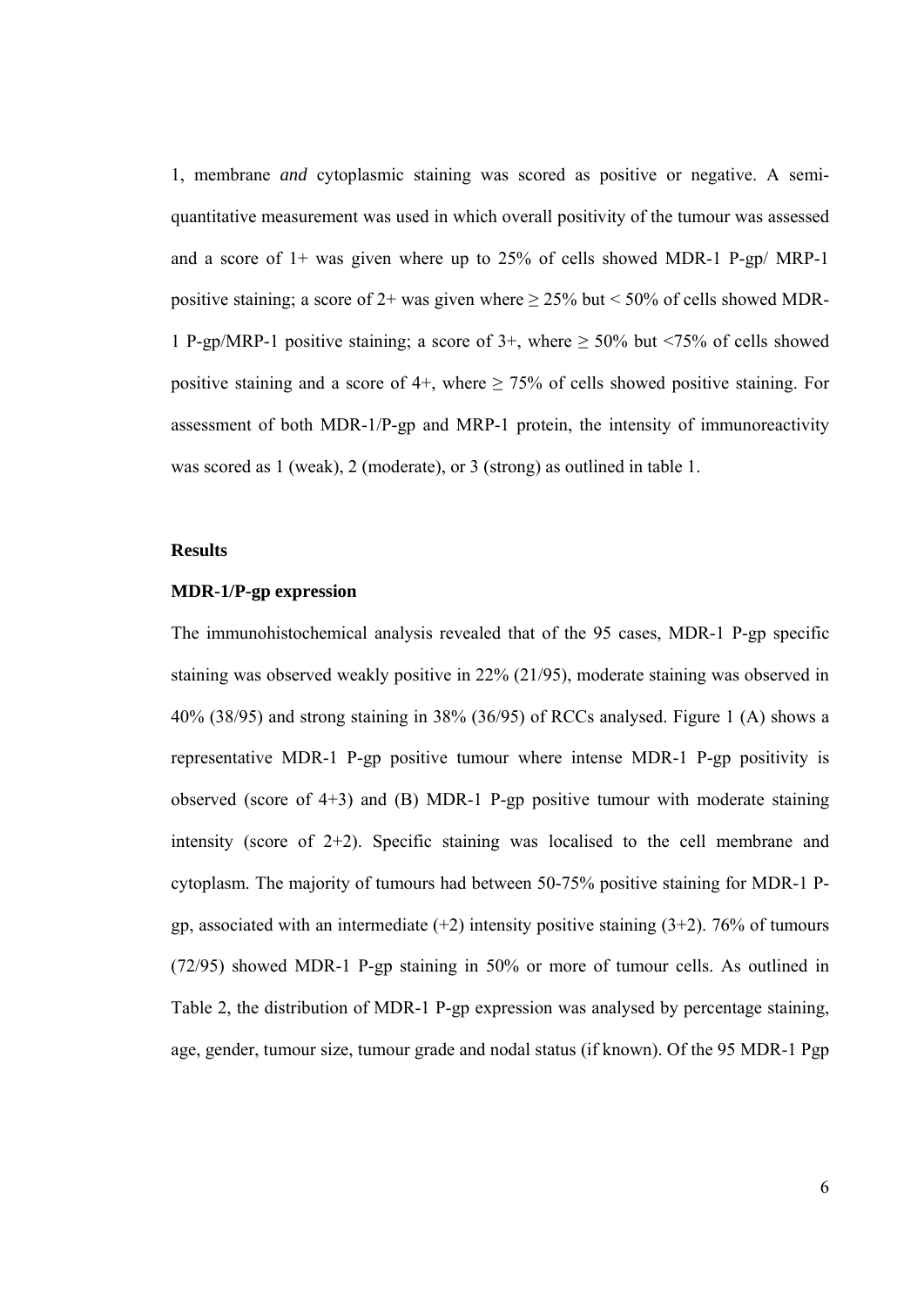positive RCC, 6% (6/95) scored 1, 18% (17/95) scored 2, 45% (43/95) scored 3 and 31% (29/95) scored 4 percentage staining of MDR-1 Pg-p.

## **MRP-1 expression**

All 95 RCC showed MRP-1 protein expression; MRP-1 specific staining was observed weakly positive in 21% (20/95), moderate staining was observed in 49% (47/95) and strong staining observed in 29% (27/95) of RCC analysed. Figure 1 (C) illustrates an MRP-1 strongly positive (score of 4+3) tumour and (D) an MRP-1 positive tumour showing less intense MRP-1 staining (score of 2+2). Table 3 shows a breakdown of the distribution of MRP-1 positive tumours. Of the cases expressing MRP-1, 7% (7/95) scored 1, 32% (30/113) scored 2, 40% (38/95) scored 3 and 21% (20/95) scored 4. 61% of tumours (58/95) showed MRP-1 staining in 50% or more of tumour cells.

The highest percentage staining and intensity of MRP-1 expression was observed in male patients over the age of 60 with grade 2 tumours of < 7 cm in size and with positive nodal status.

## **Correlation between MDR-1 P-gp and MRP-1**

All tumours studied expressed both MDR-1 P-gp and MRP-1; intensity levels of these transporters did not vary to any great degree, however a higher proportion (76%) of MDR-1 positive tumours exhibited positive staining in 50% or more of tumour cells compared to MRP-1 staining patterns where 61% of MRP-1 positive tumours exhibited staining in 50% or more of tumour cells.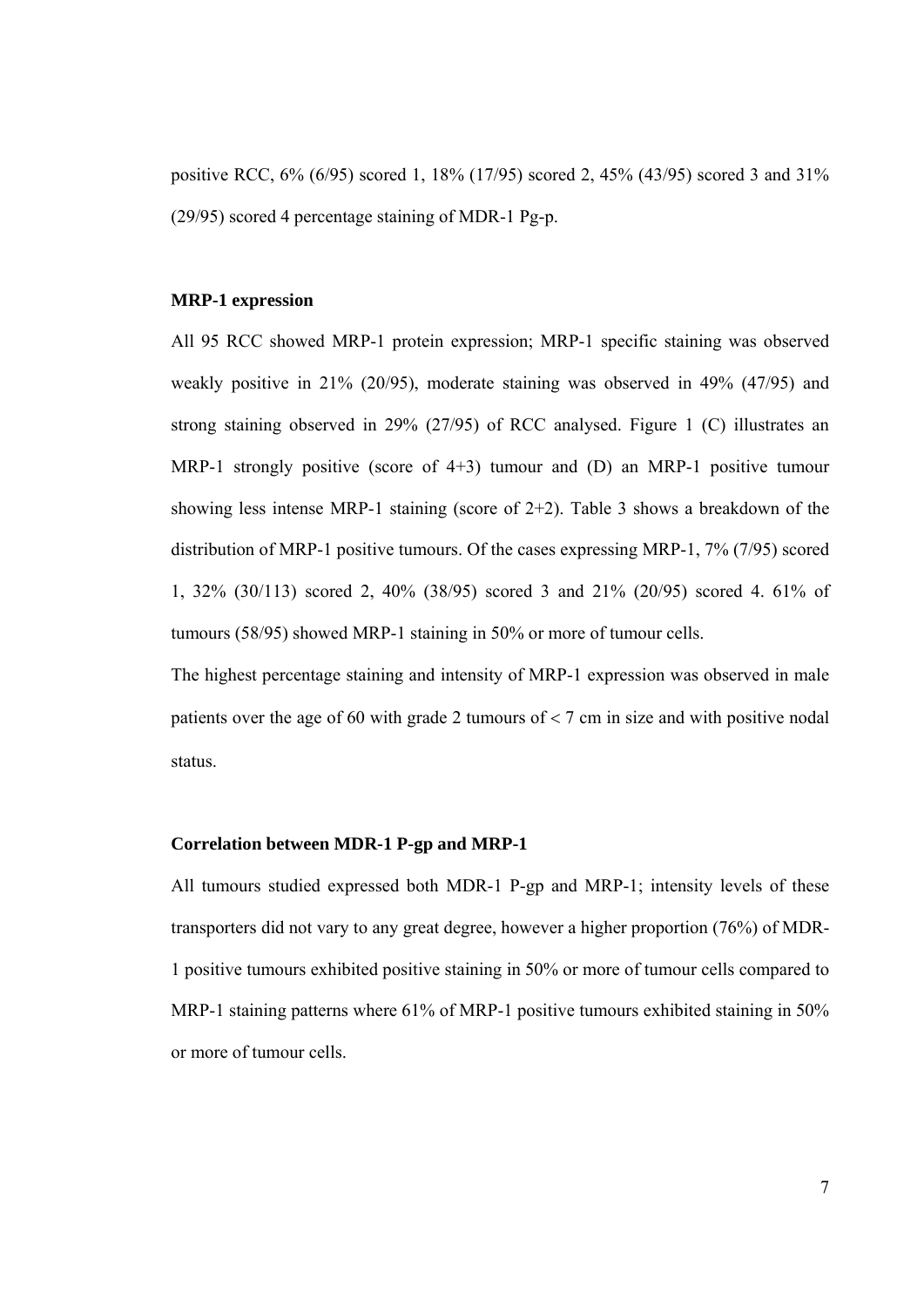## **Discussion**

Chemotherapy is the standard treatment for most solid tumours; however, RCC is generally resistant to chemotherapy. The reason for the resistance of kidney cancer cells to chemotherapy is not completely understood. The specific role and relative contributions of ABC transporter pumps in clinical resistance in RCC have not been fully determined; results from previous studies are conflicting.

The MDR1 gene and its gene product, P-gp are ubiquitously expressed in mesangial, proximal tubule, thick loop of Henle, and collecting duct cells of the kidney [26]. As P-gp plays a functional role in the clearance of xenobiotics from the mesangial and proximal tubule cells of the kidney, this may contribute to the inherent multidrug resistance phenotype of RCC. MDR-1 gene overexpression or protein have been identified in the majority of RCC samples studied [14-17, 19, 21].

In this reterospective study we have shown that renal cancer cells produce an overabundance of this drug efflux pump, with 100% of RCCs studied exhibiting MDR-1 P-gp positivity. 76% of these tumours exhibited MDR-1 P-gp staining in 50% or more of tumour cells. As renal tissue inherently expresses high levels of this transporter; results presented here are not unexpected. Using a similar scoring system as that used here, Mignogna *et al.,* [16] observed MDR-1 P-gp expression in 100% (30/30) of RCC. Other immunohistochemical studies on smaller patient cohorts report 61.5% (8/13) and 47.6% (10/21) of RCC showing MDR-1 P-gp positivity [14, 15]; studies investigating MDR-1 gene expression in RCC report varying levels of gene expression, in general slightly less that the MDR-1 P-gp protein expression observed here [19, 20-23]. It is well recognised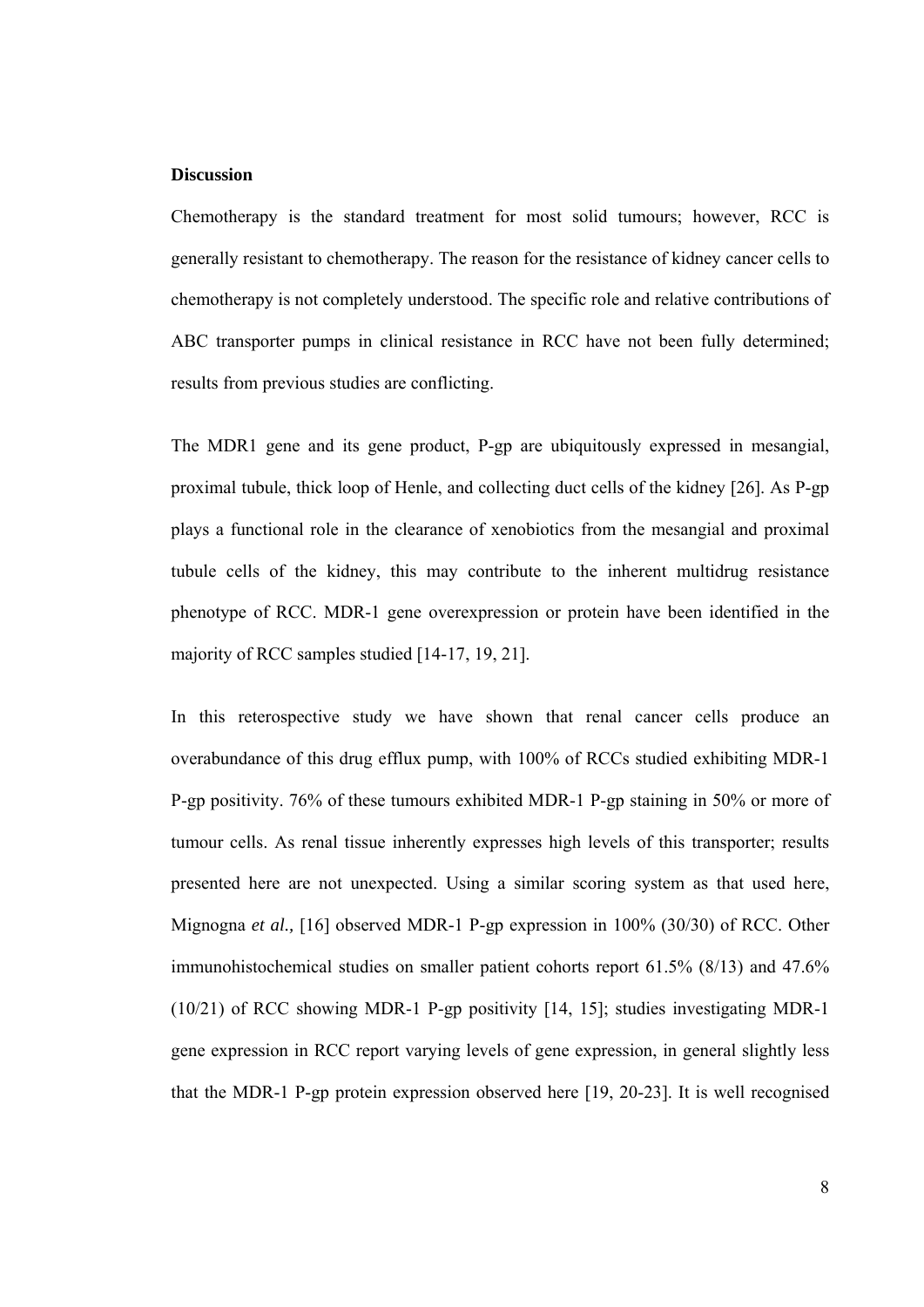that protein levels do not necessarily correlate with mRNA levels, furthermore these differences between the various studies may in part result from the different techniques employed and different cohorts of patients and scoring criteria used. The high levels of MDR-1 P-gp expression observed here do suggest that this transporter protein is contributing, at least in part, to the chemoresistance of RCCs studied here.

Mignogna *et al.,* [16] suggested a role for MDR-1 P-gp as a possible adverse prognostic factor of chemoresistance and aggressive behaviour in renal carcinoma, their study showed an association between high MDR-1 P-gp expression (MDR-1 positivity in 40% or more of tumour cells) and poor survival as confirmed by Cox multivariate analysis. In agreement with this study, Duensing *et al.,* [17] suggested a potential role for P-gp as a biologic parameter predictive of tumour progression in renal cell carcinoma patients, as longer disease-free survival was observed in patients with  $\leq 1\%$  MDR-1 positivity. However, Hofmockel *et al.,* [18] correlated lower MDR-1 expression with poorer prognosis. Due to the lack of data regarding patient outcome; any possible prognostic significance of the expression of these efflux pumps observed could not be addressed in this study.

Expression of this efflux pump does not appear to be associated with the histological tumour grade of RCC in this patient cohort. Unexpectedly lower MDR-1 levels have been shown to be associated with poorly differentiated RCC [18, 20-22]. However, in agreement with our observations Mignogna *et al.,* showed MDR-1 protein expression as having prognostic significance independent of any association with tumour grade [16].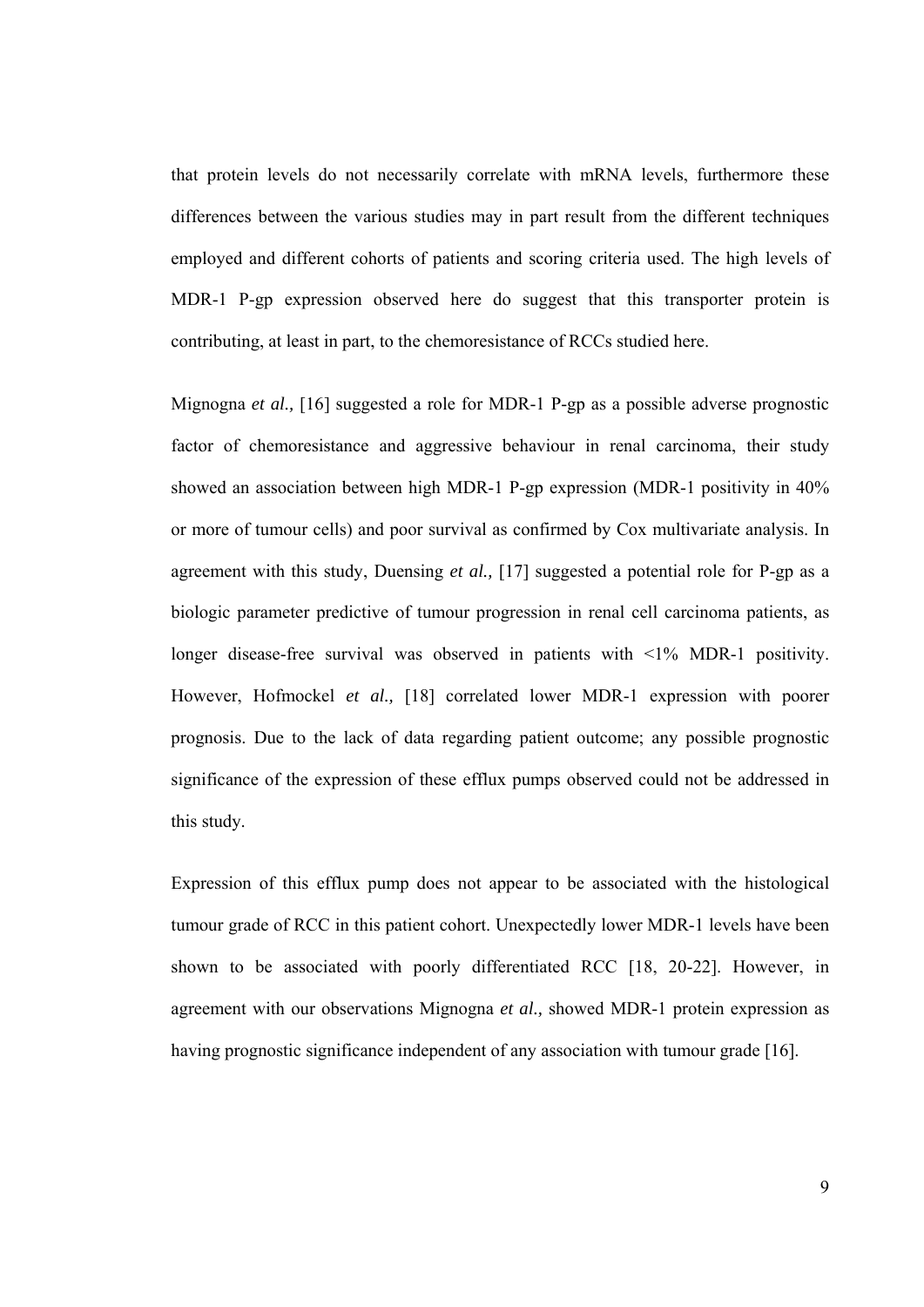We have also shown high levels of MRP-1 protein expression in RCC; all tumours investigated showed MRP-1 protein expression with 61% of tumours exhibiting MRP-1 positivity in at least 50% of tumour cells. As in the case of MDR-1 Pgp, this efflux pump is also expressed at high levels in the normal kidney; so such an observed high level of expression again is not unexpected. This is the first report to our knowledge of MRP-1 protein expression being investigated in RCC patients, previous work has focused on gene expression studies. Again, this observed high level of MRP-1 protein expression suggests that this efflux pump also may be playing a contributing role in the chemoresistance of these renal carcinomas.

There was no apparent correlation between expression of either of the MDR proteins studied here with other clinicopathological features (gender, tumour size and nodal status). It was unfeasible to carry out detailed statistical analysis due to limitations and inadequate data. Histological grade, pathological stage and tumour size have been demonstrated using multivariate analysis to be significant prognostic indicators regarding RCC patient outcome [27]. Recently described molecular and genetic markers may also provide diagnostic and prognostic value in RCC [28].

It is likely that chemoresistance in RCC is multifactorial, other factors implicated as being involved in the complex chemoresistance mechanisms of RCC include *Clusterin* [29]; there also is some evidence that lung resistance protein (LRP/MVP) may contribute to inherently resistant renal carcinoma [30, 31].

 The inherent resistance of RCC to conventional treatment has lead to the use of immunotherapies such as alpha-interferon and interleukin-2 (IL-2). However, response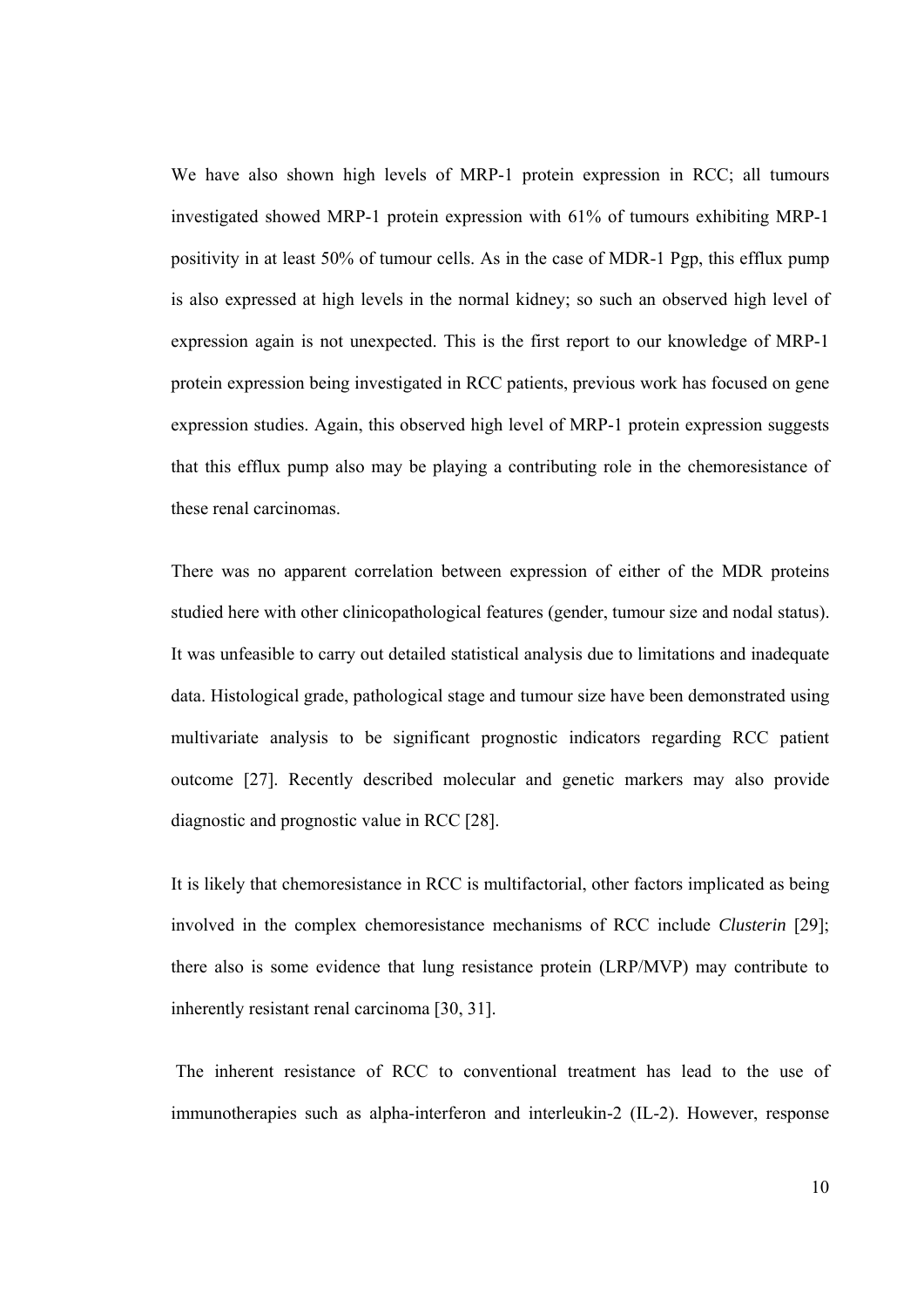does not translate to long-term benefit and does not prolong overall survival in many cases [32-34]. Newer "targeted-therapies" such as sunitinib [34, 35] are emerging for the treatment of patients resistant/intolerant to current treatment modalities or as an alternative to cytokine immunotherapy. Identification of new tumour associated antigens may hopefully provide the basis of new therapeutic strategies and lead to an improved outcome for this aggressive and chemoresistant disease.

## **Conclusion**

Both MDR-1 P-gp and MRP-1 were expressed in 100% of the 95 specimens analysed. These high levels of expression suggest that both of these efflux pumps may be important contributors to the MDR phenotype in RCC. The incidence of MRP-1 positive tumours observed here warrants further study in order to confirm a possible contribution to chemoresistance in renal carcinoma. Due to the lack of data on the direct outcome of patients in this study, the prognostic significance of observed MDR protein expression was outside the scope of this investigation. Extensive studies with complete follow-up detailing expression of MDR-1 P-gp and MRP-1 together with further MDR associated markers (including LRP and MRP family members) and associated proteins may help to fully elucidate the specific contributions of these efflux pumps to the chemoresistance of RCC and furthermore address any possible prognostic and/ or predictive role.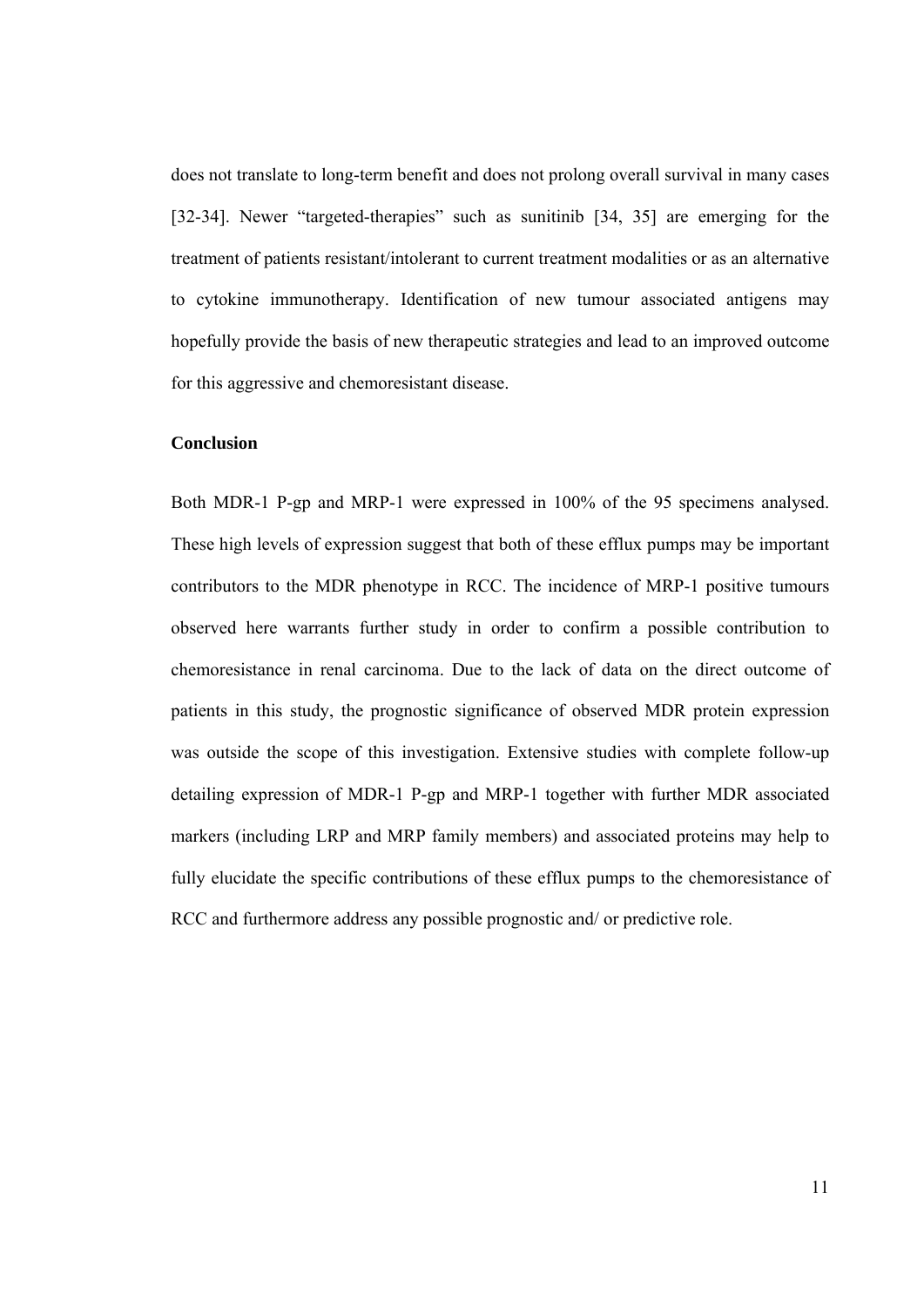#### **Authors Contributions**

LOD, MC & JC conceived of and designed the study. NW performed immunohistochemical studies and analysis and interpretation of results. AML contributed to design, interpretation of results and supervised the research. LOD organised and compiled data base of clinicopathological information. SK provided clinical material and scored slides. LC contributed to design of immunohistochemical studies. JB, WO & GG acquired clinico-pathological information. NW and AML drafted manuscript and revised it critically for important intellectual content. All authors read and approved the final manuscript.

# **Acknowledgements**

This work was supported by funding from Ireland's Higher Educational Authority Programme for Research in Third Level Institutions (PRTLI) Cycle 3, Dublin City University's Faculty of Science and Health Targeted Research Initiative, and Dublin City University's Research Fellowship.

## *Abbreviations:*

IL-2, interleukin-2; LRP, Lung resistance protein; MVB, major vault protein; MDR, Multiple Drug Resistance; MRP-1, Multiple Drug Resistance associated protein 1; MDR-1, Multiple Drug Resistance protein 1; RCC, renal cell carcinoma; SVUH; St. Vincents University Hospital; TBS, Tris buffered saline.

# *Competing Interests:*

The authors declare that they have no competing interests.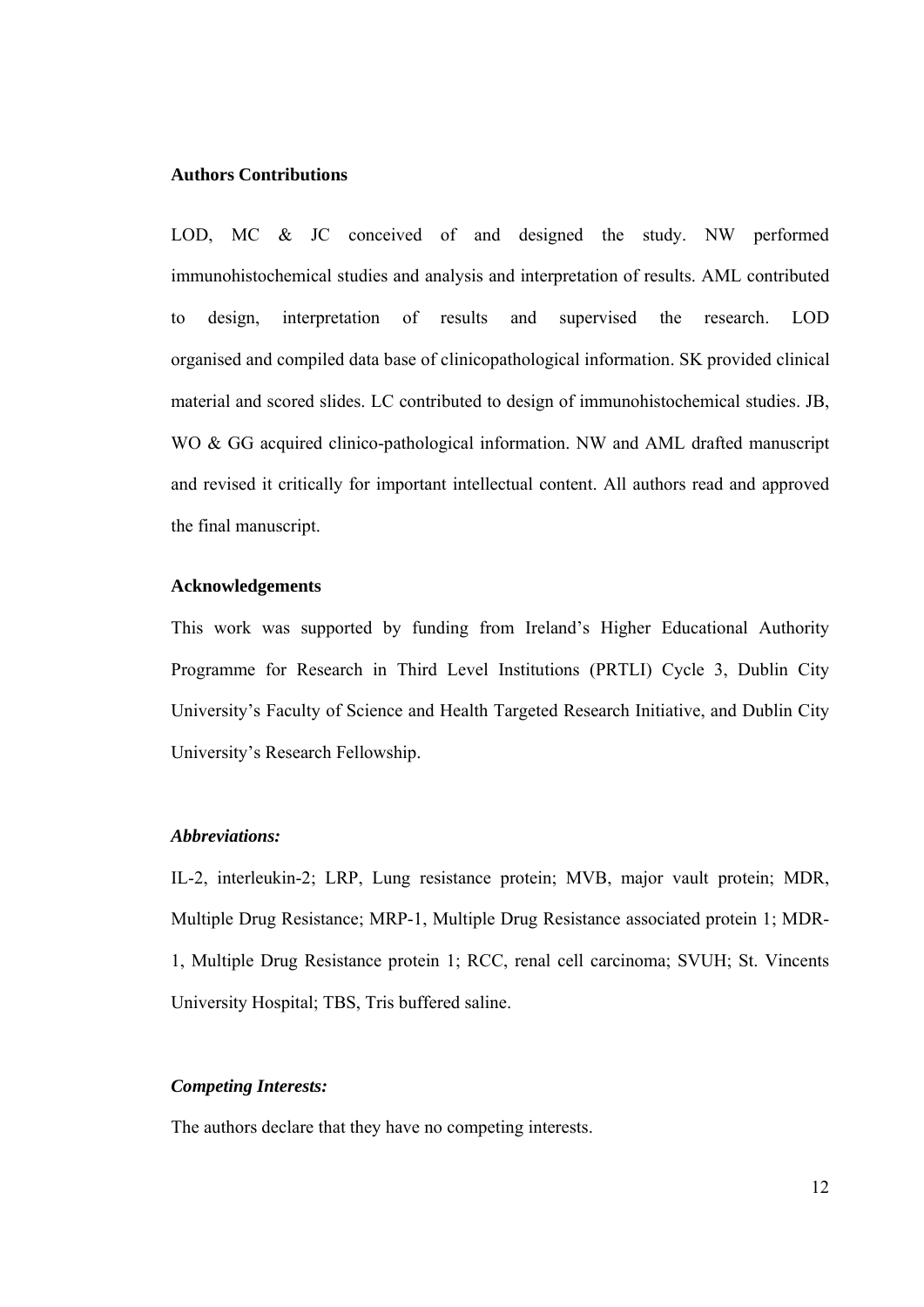#### **References**

[1] Jemal A, Siegel R, Ward E, Murray T, Xu J, Thun MJ: **Cancer statistics, 2007.** *CA Cancer J Clin* 2007, **57:**43-66.

[2] Vogelzang NJ, Stadler WM: **Kidney cancer.** *Lancet* 1998, **352:**1691-1696.

[3] Reeves DJ, Liu CY**: Treatment of metastatic renal cell carcinoma.** *Cancer Chemother Pharmacol*. Epub 2009, **64**:11-25.

[4] Calle EE, Kaaks R: **Overweight, obesity and cancer: epidemiological evidence and proposed mechanisms.** *Nat Rev Cancer* 2004, **4:**579-591.

[5] Setiawan VW, Stram DO, Nomura AM, Kolonel LN, Henderson BE: **Risk factors for renal cell cancer: the multiethnic cohort.** *Am J Epidemiol* 2007, **166:**932-940.

[6] Chow WH, Gridley G, Fraumeni JF,Jr, Jarvholm B: **Obesity, hypertension, and the risk of kidney cancer in men.** *N Engl J Med* 2000, **343:**1305-1311.

[7] De Mulder PH, Weissbach L, Jakse G, Osieka R, Blatter J: **Gemcitabine: a phase II** 

**study in patients with advanced renal cancer.** *Cancer Chemother Pharmacol* 1996, **37:**491-495.

[8] Chan DY, Marshall FF: **Surgery in advanced and metastatic renal cell carcinoma.** *Curr Opin Urol* 1998, **8:**369-373.

[9] O'Connor R. **The pharmacology of cancer resistance.** *Anticancer Res* 2007, **27:**1267-1272.

[10] O'Driscoll L, Walsh N, Larkin A, Ballot J, Ooi WS, Gullo G, O'Connor R, Clynes M,

Crown J, Kennedy S: **MDR1/P-glycoprotein and MRP-1 drug efflux pumps in pancreatic carcinoma.** *Anticancer Res* 2007, **27:**2115-2120.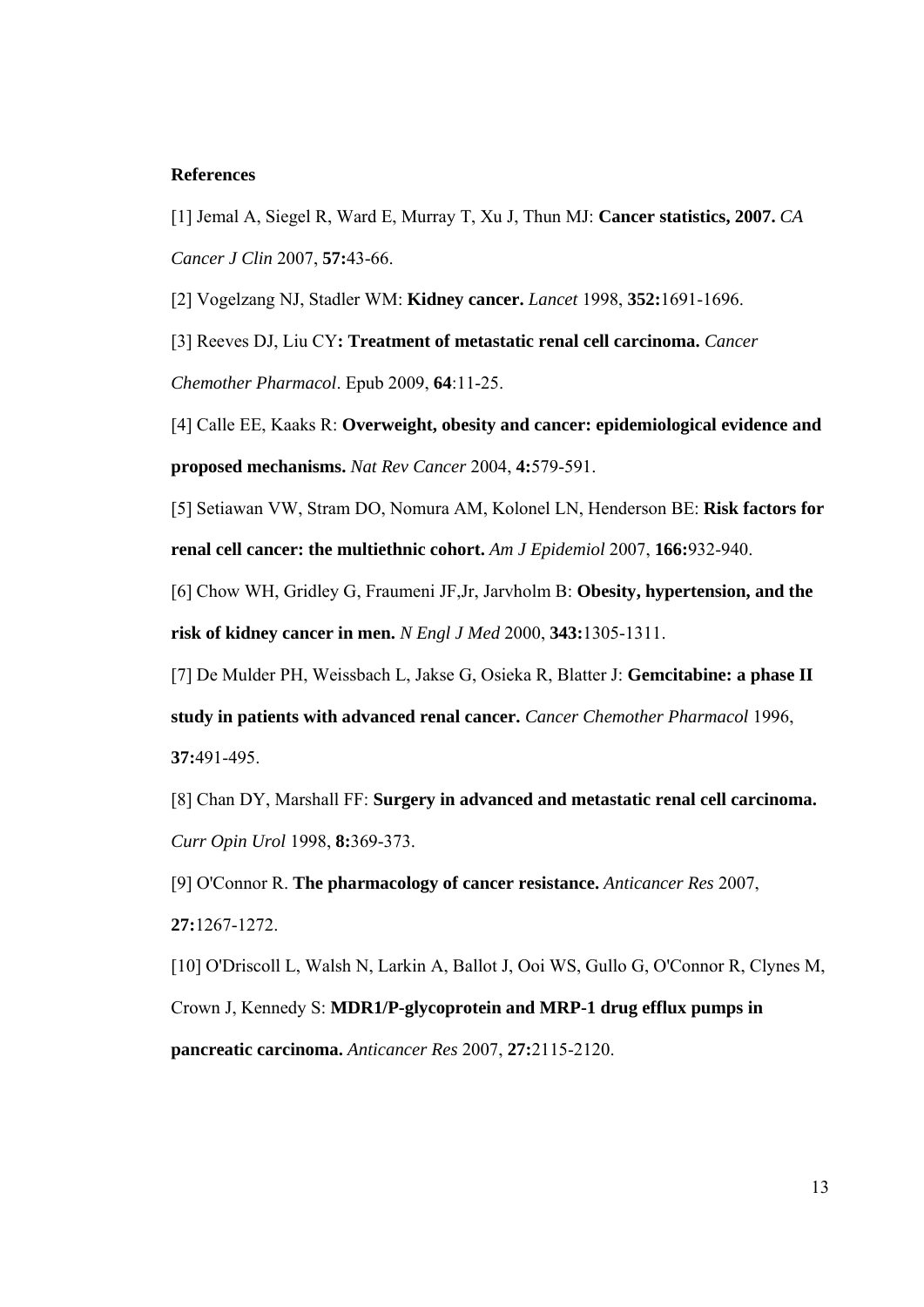[11] Roy S, Kenny E, Kennedy S, Larkin A, Ballot J, Perez De Villarreal M, Crown J, O'Driscoll L: **MDR1/P-glycoprotein and MRP-1 mRNA and protein expression in non-small cell lung cancer.** *Anticancer Res* 2007, **27:**1325-1330.

[12] Larkin A, O'Driscoll L, Kennedy S, Purcell R, Moran E, Crown J, Parkinson M, Clynes M: **Investigation of MRP-1 protein and MDR-1 P-glycoprotein expression in invasive breast cancer: a prognostic study.** *Int J Cancer* 2004, **112:**286-294.

[13] Calatozzolo C, Gelati M, Ciusani E, Sciacca FL, Pollo B, Cajola L, Marras C, Silvani

A, Vitellaro-Zuccarello L, Croci D et al.: **Expression of drug resistance proteins Pgp,** 

**MRP1, MRP3, MRP5 and GST-pi in human glioma.** *J Neurooncol* 2005, **74:**113-121.

[14] Naito S, Sakamoto N, Kotoh S, Goto K, Matsumoto T, Kumazawa J: **Expression of** 

**P-glycoprotein and multidrug resistance in renal cell carcinoma.** *Eur Urol* 1993,

**24:**156-160.

[15] Bak M,Jr, Efferth T, Mickisch G, Mattern J, Volm M: **Detection of drug resistance and P-glycoprotein in human renal cell carcinomas.** *Eur Urol* 1990, **17:**72-75.

[16] Mignogna C, Staibano S, Altieri V, De Rosa G, Pannone G, Santoro A, Zamparese R, D'Armiento M, Rocchetti R, Mezza E et al.: **Prognostic significance of multidrugresistance protein (MDR-1) in renal clear cell carcinomas: a five year follow-up analysis.** *BMC Cancer* 2006, **6:**293.

[17] Duensing S, Dallmann I, Grosse J, Buer J, Lopez Hanninen E, Deckert M, Storkel S, Kirchner H, Poliwoda H, Atzpodien J: **Immunocytochemical detection of Pglycoprotein: initial expression correlates with survival in renal cell carcinoma patients.** *Oncology* 1994, **51:**309-313.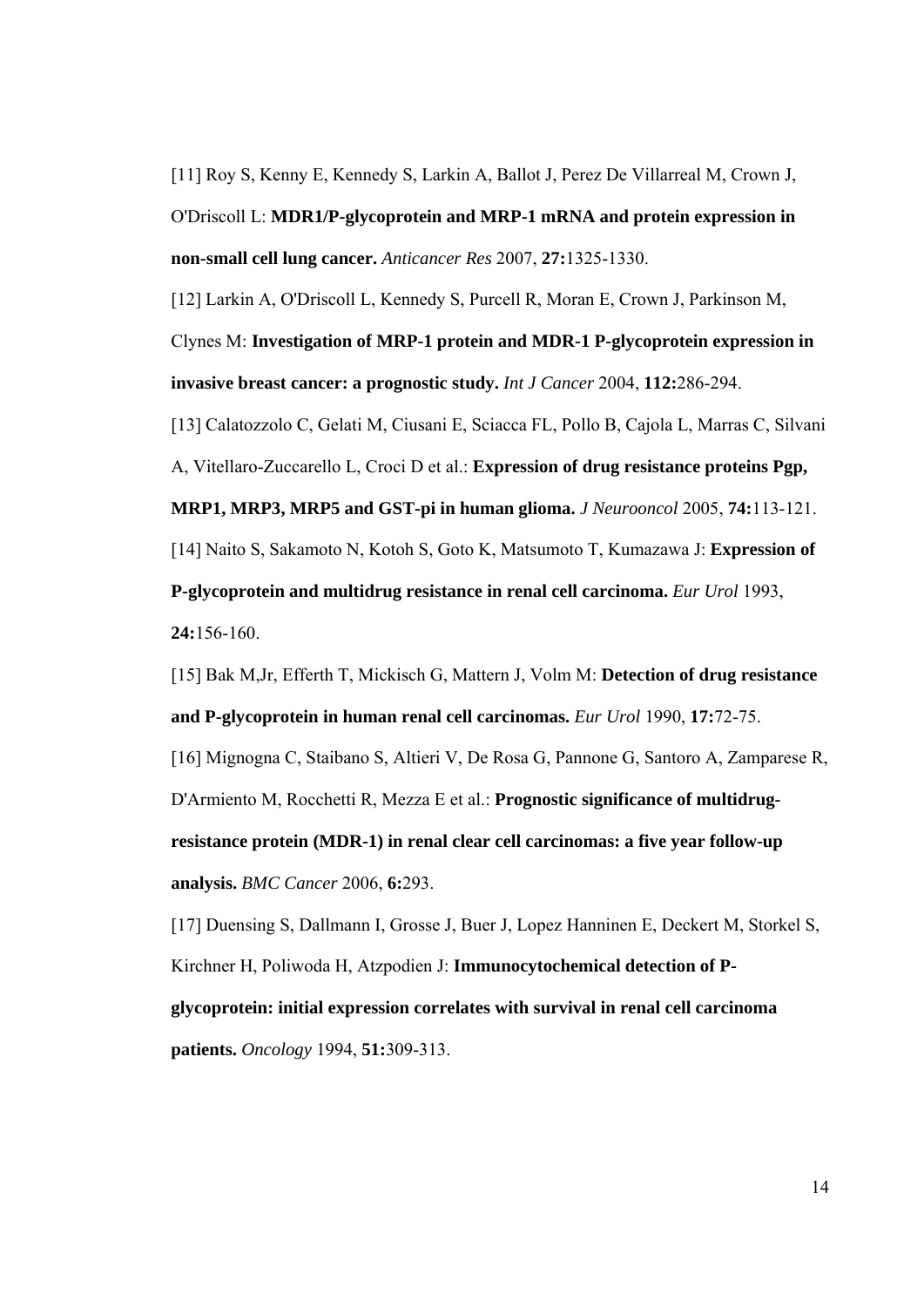[18] Hofmockel G, Bassukas ID, Wittmann A, Dammrich J: **Is the expression of multidrug resistance gene product a prognostic indicator for the clinical outcome of patients with renal cancer?** *Br J Urol* 1997, **80:**11-17.

[19] Oudard S, Levalois C, Andrieu JM, Bougaran J, Validire P, Thiounn N, Poupon MF, Fourme E, Chevillard S: **Expression of genes involved in chemoresistance, proliferation and apoptosis in clinical samples of renal cell carcinoma and** 

**correlation with clinical outcome.** *Anticancer Res* 2002, **22:**121-128.

 [20] Kanamaru H, Kakehi Y, Yoshida O, Nakanishi S, Pastan I, Gottesman MM: **MDR1 RNA levels in human renal cell carcinomas: correlation with grade and prediction of reversal of doxorubicin resistance by quinidine in tumor explants.** *J Natl Cancer Inst* 1989, **81:**844-849.

[21] Rochlitz CF, Lobeck H, Peter S, Reuter J, Mohr B, de Kant E, Huhn D, Herrmann R: **Multiple drug resistance gene expression in human renal cell cancer is associated with the histologic subtype.** *Cancer* 1992, **69:**2993-2998.

 [22] Tobe SW, Noble-Topham SE, Andrulis IL, Hartwick RW, Skorecki KL, Warner E: **Expression of the multiple drug resistance gene in human renal cell carcinoma depends on tumor histology, grade, and stage.** *Clin Cancer Res* 1995, **1:**1611-1615. [23] Kim WJ, Kakehi Y, Kinoshita H, Arao S, Fukumoto M, Yoshida O: **Expression patterns of multidrug-resistance (MDR1), multidrug resistance-associated protein (MRP),glutathione-S-transferase-pi (GST-pi) and DNA topoisomerase II (Topo II) genes in renal cell carcinomas and normal kidney.** *J Urol* 1996, **156:**506-511.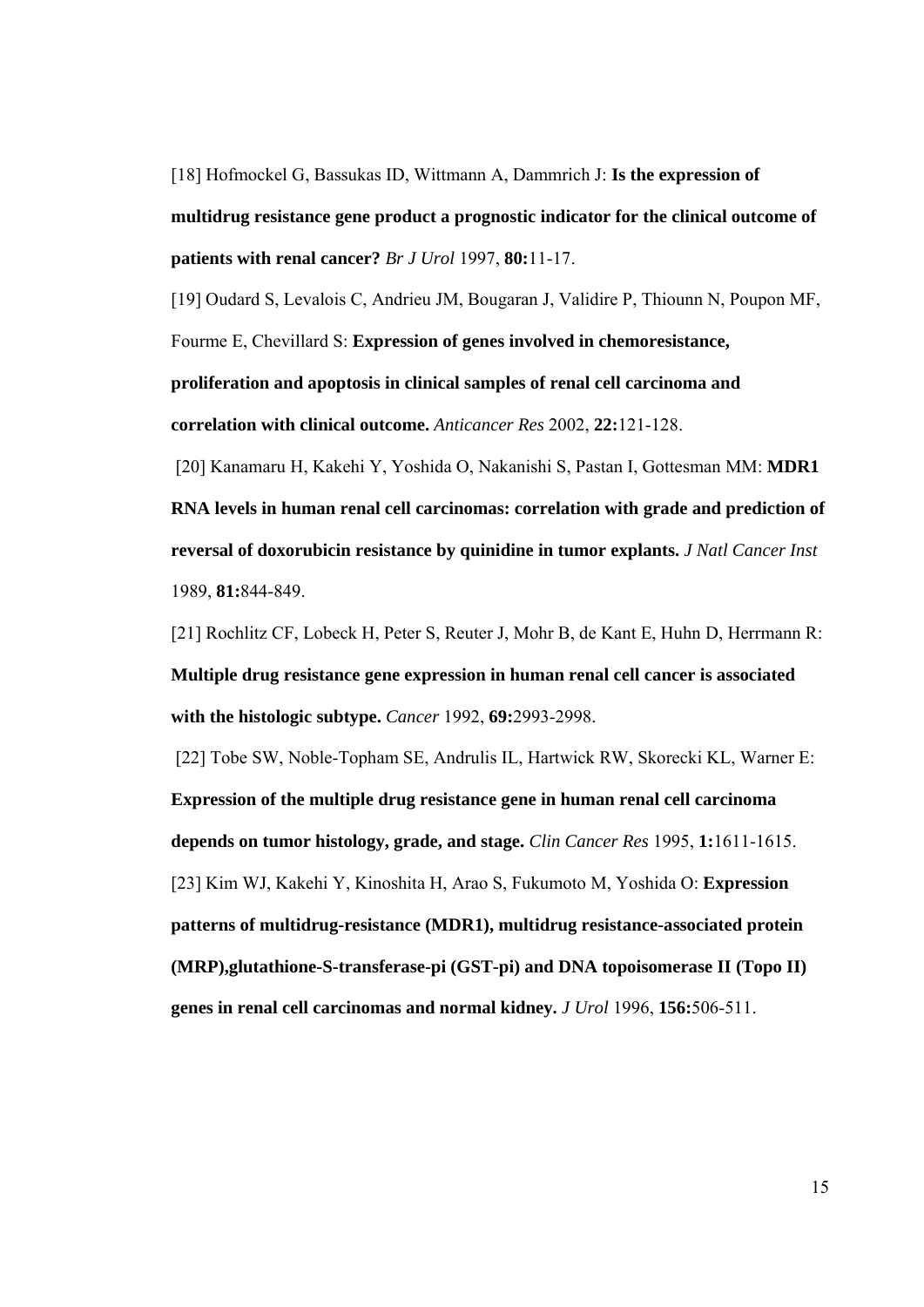[24] Moran E, Larkin A, Doherty G, Kelehan P, Kennedy S, Clynes M: **A new mdr-1 encoded P-170 specific monoclonal antibody: (6/1C) on paraffin wax embedded tissue without pretreatment of sections.** *J Clin Pathol* 1997, **50:**465-471.

[25] Connolly L, Moran E, Larkin A, Scheffer G, Scheper R, Sarkadi B, Kool M, Clynes M: **A new monoclonal antibody, P2A8(6), that specifically recognizes a novel epitope on the multidrug resistance-associated protein 1 (MRP1), but not on MRP2 nor MRP3.** *Hybrid Hybridomics* 2001, **20:**333-341.

[26] Ernest S, Bello-Reuss E: **P-glycoprotein functions and substrates: possible roles of MDR1 gene in the kidney.** *Kidney Int Suppl* 1998, **65:**S11-7.

[27] Bensalah K, Pantuck AJ, Crepel M, Verhoest G, Mejean A, Valeri A, Ficarra V,

Pfister C, Ferriere JM, Soulie M *et al*.: **Prognostic variables to predict cancer-related death in incidental renal tumours.** *BJU Int* 2008, **102**:1376.

[28] Filosa A, Fabiani A. **Renal cell carcinoma : molecular and genetic markers as new prognostic and therapeutic tools**. *Anal Quant Cytol Histol* 2008, **30**:341-343.

[29] Hara I, Miyake H, Gleave ME, Kamidono S: **Introduction of clusterin gene into** 

**human renal cell carcinoma cells enhances their resistance to cytotoxic** 

**chemotherapy through inhibition of apoptosis both in vitro and in vivo.** *Jpn J Cancer Res* 2001, **92:**1220-1224.

 [30] Kong CZ, Zeng Y, Wu XX, Li JQ, Zhu YY, Chen Y: **Increased expression of lung resistance-related protein in lower grade urothelial carcinoma of the renal pelvis and ureter.** *Int J Urol* 2004, **11:**721-727.

[31] Ferguson RE, Jackson SM, Stanley AJ, Joyce AD, Harnden P, Morrison EE, Patel PM, Phillips RM, Selby PJ, Banks RE: **Intrinsic chemotherapy resistance to the**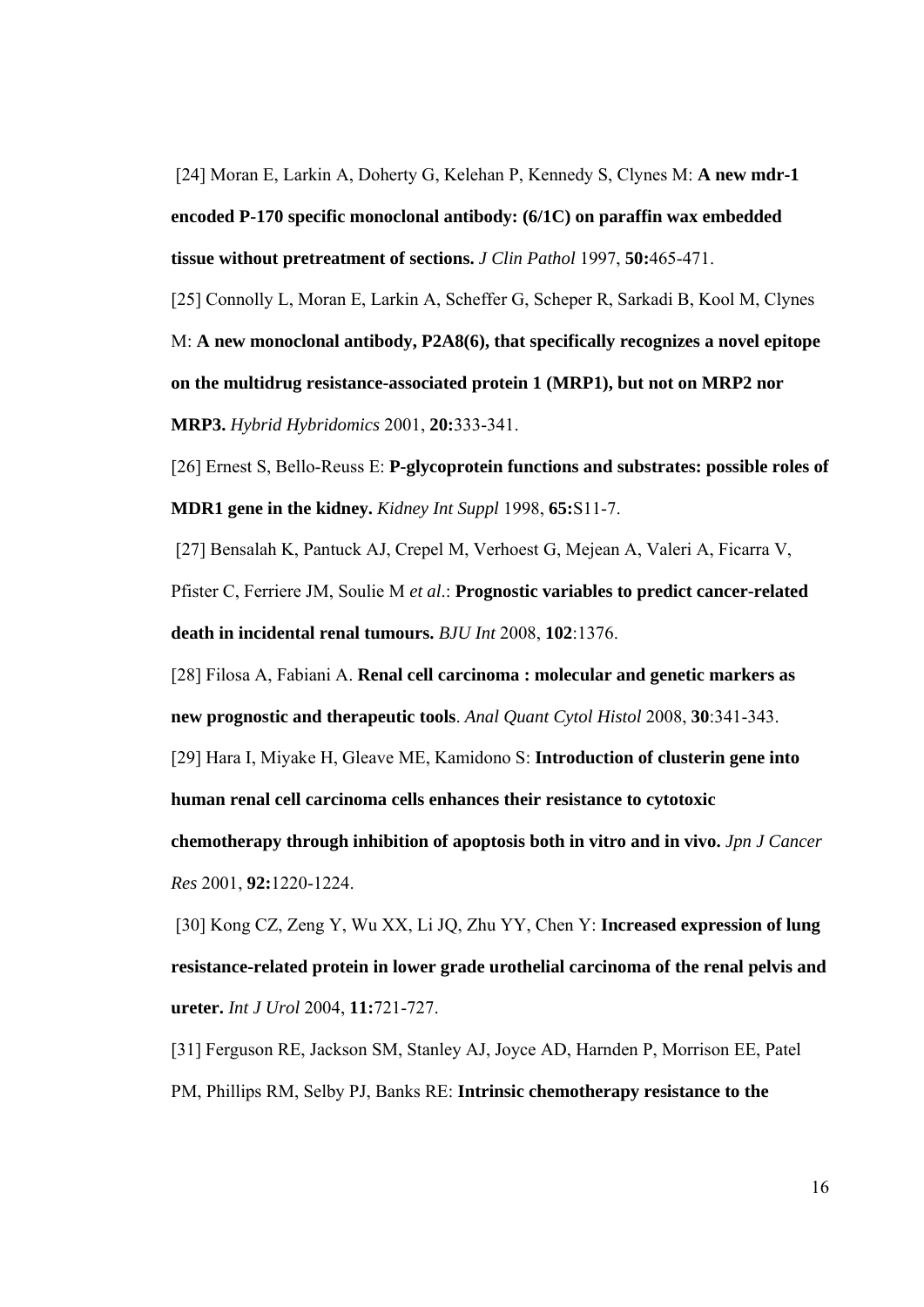**tubulin-binding antimitotic agents in renal cell carcinoma.** *Int J Cancer* 2005, **115:**155-163.

[32] Pyrhonen S, Salminen E, Ruutu M, Lehtonen T, Nurmi M, Tammela T, Juusela H, Rintala E, Hietanen P, Kellokumpu-Lehtinen PL: **Prospective randomized trial of interferon alfa-2a plus vinblastine versus vinblastine alone in patients with advanced renal cell cancer.** *J Clin Oncol* 1999, **17:**2859-2867.

[33] Yang JC, Sherry RM, Steinberg SM, Topalian SL, Schwartzentruber DJ, Hwu P, Seipp CA, Rogers-Freezer L, Morton KE, White DE et al.: **Randomized study of highdose and low-dose interleukin-2 in patients with metastatic renal cancer.** *J Clin Oncol* 2003, **21:**3127-3132.

[34] Motzer RJ, Hutson TE, Tomczak P, Michaelson MD, Bukowski RM, Oudard S, Negrier S, Szczylik C, Pili R, Bjarnason GA, Garcia-Del-Muro X, Sosman JA, Solska E, Wilding G, Thompson JA, Kim ST, Chen I, Huang X, Figlin RA : **Overall Survival and Updated Results for Sunitinib Compared With Interferon Alfa in patients with Metastatic Renal Cell Carcinoma.** *J Clin Oncol.* 2009 Jun 1 (Epub ahead of print) [35] Kontovinis LF, Papazisis LK, Touplikioti P N, Andreadis C, Mouratidou D, Kortsari AH **: Sunitinib treatment for patients with clear-cell metastatic renal cell carcinoma: clinical outcomes and plasma angiogenesis markers.** *BMC Cancer* 2009, **9**:82.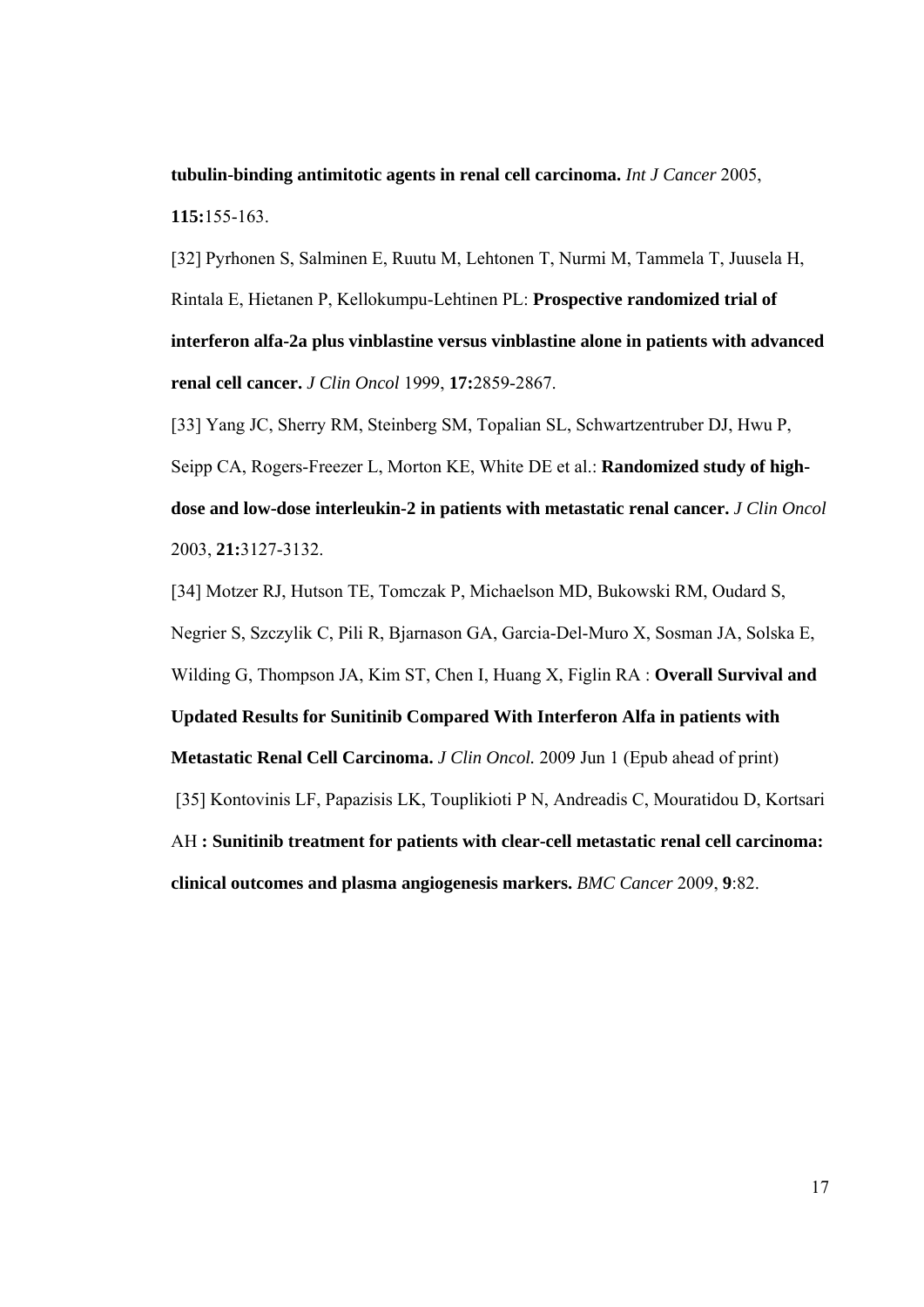| Percentage grade of staining | Intensity grade of staining   |
|------------------------------|-------------------------------|
| $1 = 1 < 25\%$               | Level $1 =$ weak staining     |
| $2 = 25 - 50\%$              | Level $2 =$ moderate staining |
| $3 = \geq 50 < 75\%$         | Level $3 =$ strong staining   |
| $4 = \ge 75 < 100\%$         |                               |

|  | Table 1: Percentage and intensity grade of staining. |  |  |
|--|------------------------------------------------------|--|--|
|  |                                                      |  |  |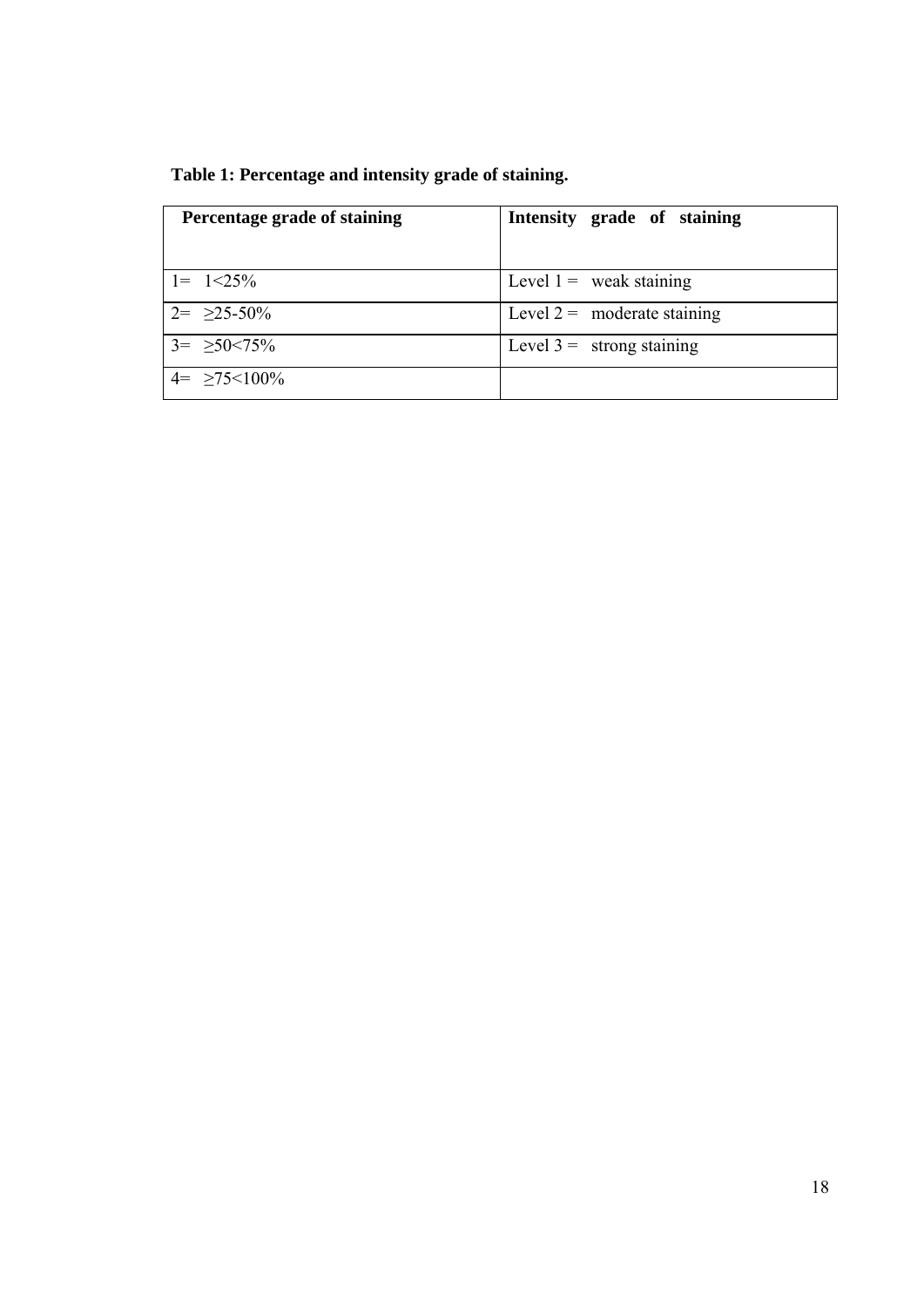**Table 2: P-gp expression in renal cell carcinoma and association with age at diagnosis, tumour size and histological grade and nodal status (***n***=95)** 

|                       |                            | Number | Strong $(+3)$    | Moderate $(+2)$ | Weak $(+1)$    |
|-----------------------|----------------------------|--------|------------------|-----------------|----------------|
| Cases expressing P-gp |                            | 95     |                  |                 |                |
|                       | <b>Percentage Staining</b> |        |                  |                 |                |
| $1+$                  | $(1 < 25\%)$               | 6      | $\boldsymbol{0}$ | $\overline{2}$  | $\overline{4}$ |
| $2+$                  | $( \ge 25 - 50\%)$         | 17     | 5                | $8\,$           | $\overline{4}$ |
| $3+$                  | $( \geq 50 < 75\%)$        | 43     | 9                | 23              | 11             |
| $4+$                  | $( \geq 75\%)$             | 29     | 22               | 5               | $\overline{2}$ |
| Age                   |                            |        |                  |                 |                |
| < 60                  |                            | 41     | 20               | 13              | 8              |
| >60                   |                            | 54     | 16               | 25              | 13             |
| <b>Gender</b>         |                            |        |                  |                 |                |
| Male                  |                            | 49     | 26               | 17              | 6              |
| Female                |                            | 46     | $10\,$           | 21              | 15             |
| <b>Tumour size</b>    |                            |        |                  |                 |                |
| < 7 cm                |                            | 56     | 21               | 26              | 9              |
| $> 7$ cm              |                            | 39     | 15               | 12              | 12             |
| <b>Tumour</b> grade   |                            |        |                  |                 |                |
|                       |                            |        |                  |                 |                |
| (7 unknown)           |                            |        |                  |                 |                |
| Grade 1               |                            | 16     | 5                | 8               | $\overline{3}$ |
| Grade 2               |                            | 35     | 16               | 15              | $\overline{4}$ |
| Grade 3               |                            | 37     | 13               | 13              | 11             |
| <b>Nodal status</b>   |                            |        |                  |                 |                |
|                       |                            |        |                  |                 |                |
| (56 unknown)          |                            |        |                  |                 |                |
| Positive              |                            | 31     | 10               | 15              | 6              |
| Negative              |                            | $8\,$  | $\overline{2}$   | $\overline{4}$  | $\overline{2}$ |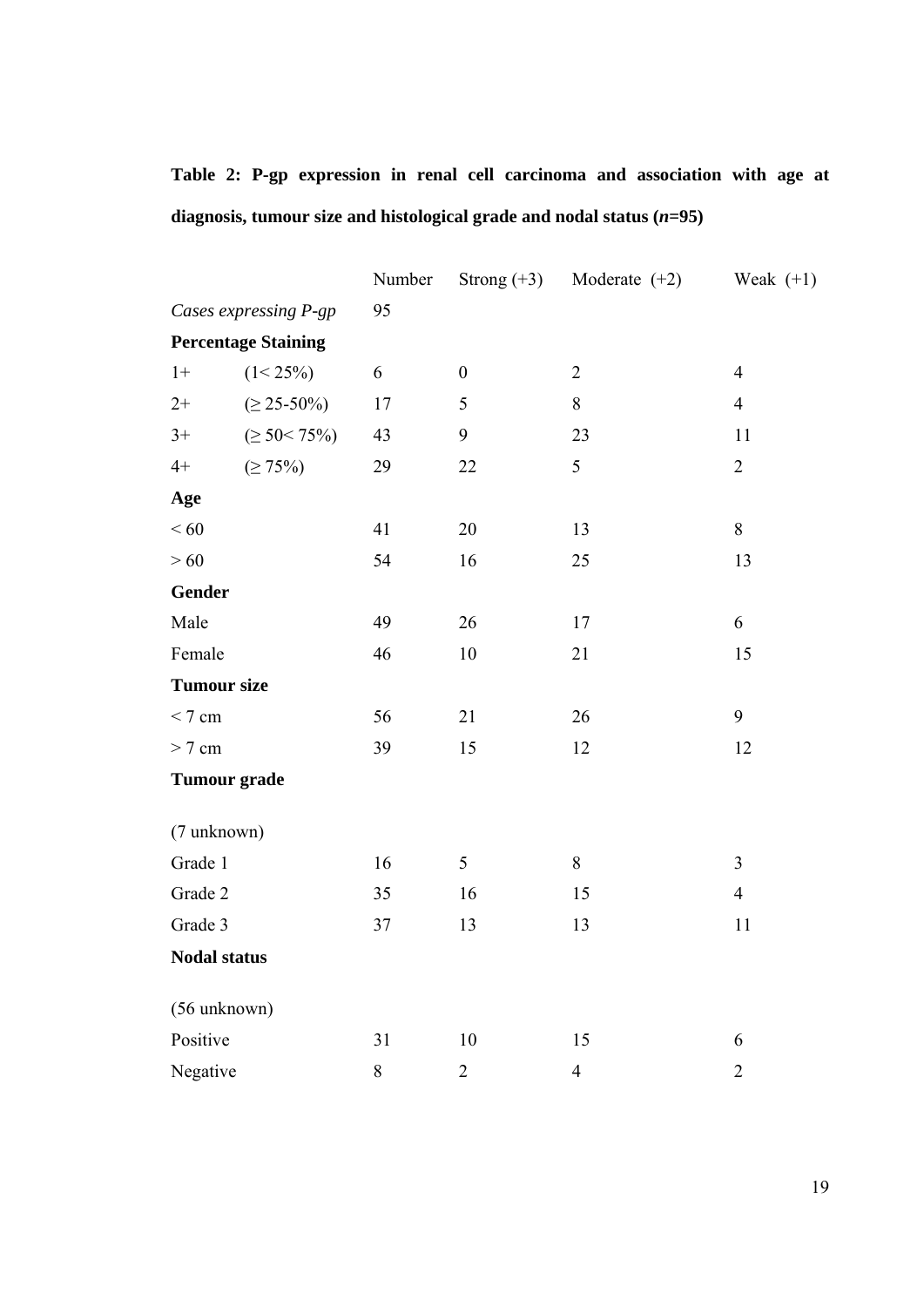|  |  |  |                                                                         | Table 3: MRP-1 expression in renal cell carcinoma and association with age at |  |  |
|--|--|--|-------------------------------------------------------------------------|-------------------------------------------------------------------------------|--|--|
|  |  |  | diagnosis, tumour size and histological grade and nodal status $(n=95)$ |                                                                               |  |  |

|                        |                            | Number         | Strong $(+3)$    | Moderate $(+2)$ | Weak $(+1)$      |  |
|------------------------|----------------------------|----------------|------------------|-----------------|------------------|--|
| Cases expressing MRP-1 |                            | 95             |                  |                 |                  |  |
|                        | <b>Percentage Staining</b> |                |                  |                 |                  |  |
| $1+$                   | $(1 < 25\%)$               | $\overline{7}$ | $\boldsymbol{0}$ | $\overline{2}$  | 5                |  |
| $2+$                   | $( \ge 25 - 50\%)$         | 30             | $\overline{2}$   | 16              | 12               |  |
| $3+$                   | $( \geq 50 < 75\%)$        | 38             | 13               | 23              | $\overline{2}$   |  |
| $4+$                   | $( \geq 75\%)$             | 20             | 13               | 6               | $\mathbf{1}$     |  |
| Age                    |                            |                |                  |                 |                  |  |
| < 60                   |                            | 41             | 14               | 19              | 8                |  |
| >60                    |                            | 54             | 14               | 28              | 12               |  |
| <b>Gender</b>          |                            |                |                  |                 |                  |  |
| Male                   |                            | 49             | 15               | 25              | 9                |  |
| Female                 |                            | 46             | 13               | 22              | $11\,$           |  |
| <b>Tumour size</b>     |                            |                |                  |                 |                  |  |
| < 7 cm                 |                            | 56             | 14               | 29              | 13               |  |
| $> 7$ cm               |                            | 39             | 14               | 17              | $\boldsymbol{7}$ |  |
| <b>Tumour grade</b>    |                            |                |                  |                 |                  |  |
|                        |                            |                |                  |                 |                  |  |
| (7 unknown)            |                            |                |                  |                 |                  |  |
| Grade 1                |                            | 16             | 5                | $\tau$          | $\overline{4}$   |  |
| Grade 2                |                            | 35             | 8                | 19              | 8                |  |
| Grade 3                |                            | 37             | 14               | 17              | 6                |  |
| <b>Nodal status</b>    |                            |                |                  |                 |                  |  |
| (56 unknown)           |                            |                |                  |                 |                  |  |
| Positive               |                            | 31             | $8\,$            | 17              | 6                |  |
| Negative               |                            | $8\,$          | $\overline{2}$   | $\overline{3}$  | $\overline{3}$   |  |